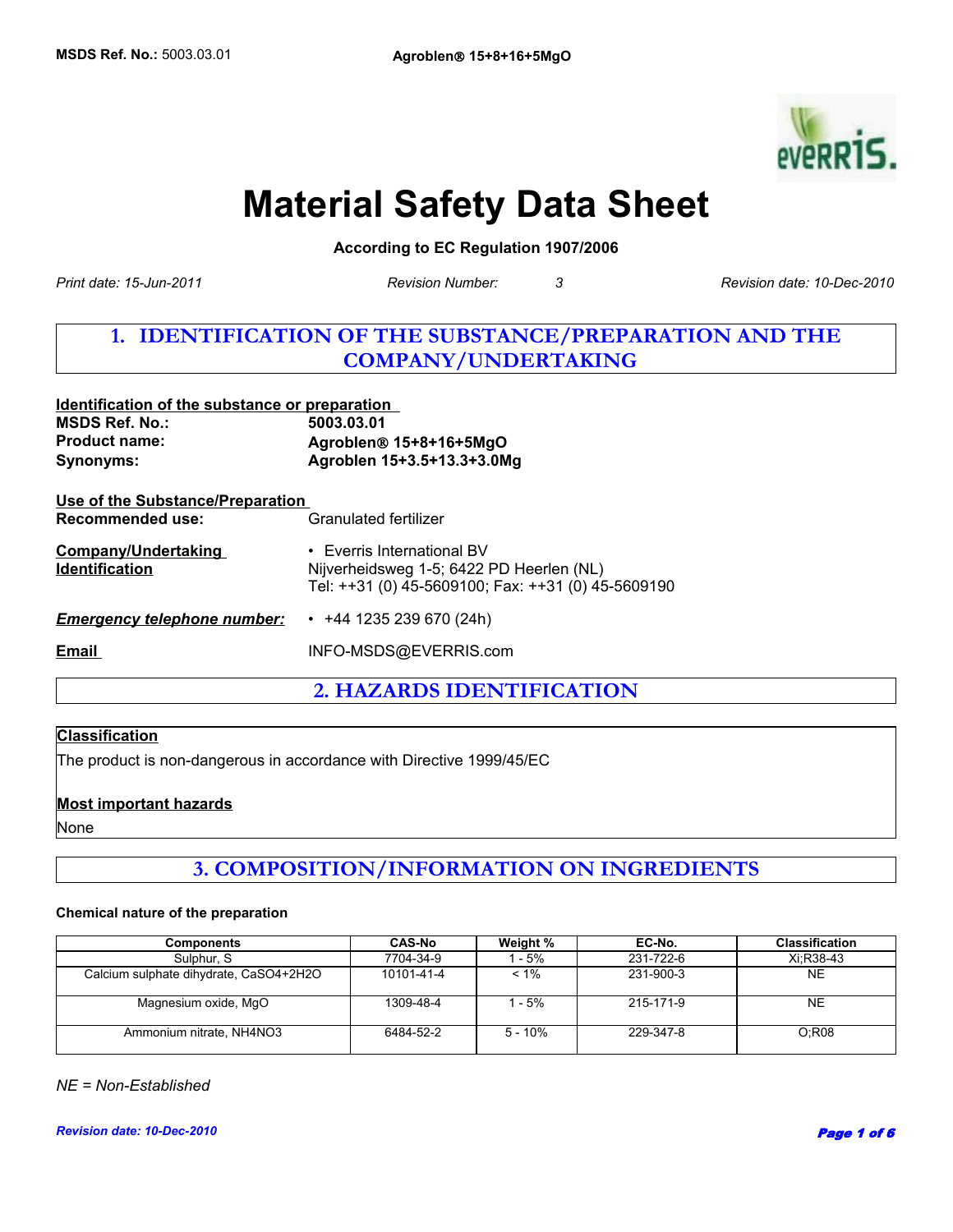## *For the full text of the R phrases mentioned in this Section, see Section 16*

| <b>4. FIRST AID MEASURES</b>                                                                                                                                                                                                                                                                              |  |  |
|-----------------------------------------------------------------------------------------------------------------------------------------------------------------------------------------------------------------------------------------------------------------------------------------------------------|--|--|
| If you feel unwell, seek medical advice (show the label where possible).                                                                                                                                                                                                                                  |  |  |
| Do not induce vomiting without medical advice. If a person vomits when lying on his<br>back, place him in the recovery position. Never give anything by mouth to an<br>unconscious person. In case of respiratory difficulties practice oxygenotherapy.<br>Possible symptoms are nausea and/or vommiting. |  |  |
| In case of shortness of breath, give oxygen. Possible symptoms are coughing and/or<br>dyspnoea. Move to fresh air. If symptoms persist, call a physician.                                                                                                                                                 |  |  |
| If a person feels unwell or symptoms of skin irritation appear, consult a physician.                                                                                                                                                                                                                      |  |  |
| Rinse thoroughly with plenty of water, also under the eyelids. If eye irritation persists,<br>consult a specialist.                                                                                                                                                                                       |  |  |
|                                                                                                                                                                                                                                                                                                           |  |  |

**5. FIRE-FIGHTING MEASURES**

#### **Suitable extinguishing media:**

Coordinate fire extinguishing measures to fire in surrounding area

#### **Unsuitable extinguishing media:**

Not applicable

## **Special exposure hazards arising from the substance or preparation itself, its combustion products, or released gases:**

Thermal decomposition can lead to release of irritating gases and vapours.

#### **Special protective equipment for firefighters:**

Wear self contained breathing apparatus for fire fighting if necessary.

## **6. ACCIDENTAL RELEASE MEASURES**

#### **Personal precautions:**

Ensure adequate ventilation. Avoid dust formation. Use personal protective equipment. Wear personal protective equipment.

## **Environmental precautions:**

Prevent product from entering drains. Do not contaminate surface water.

#### **Methods for cleaning up:**

Shovel or sweep up. Do not create a powder cloud by using a brush or compressed air. Prevent product from entering drains.

**7. HANDLING AND STORAGE**

#### **Handling:**

**Technical measures/precautions:** No special technical protective measures required.

**Safe handling advice:** Network Manuson Safe handling advice: Keep away from open flames, hot surfaces and sources of ignition.

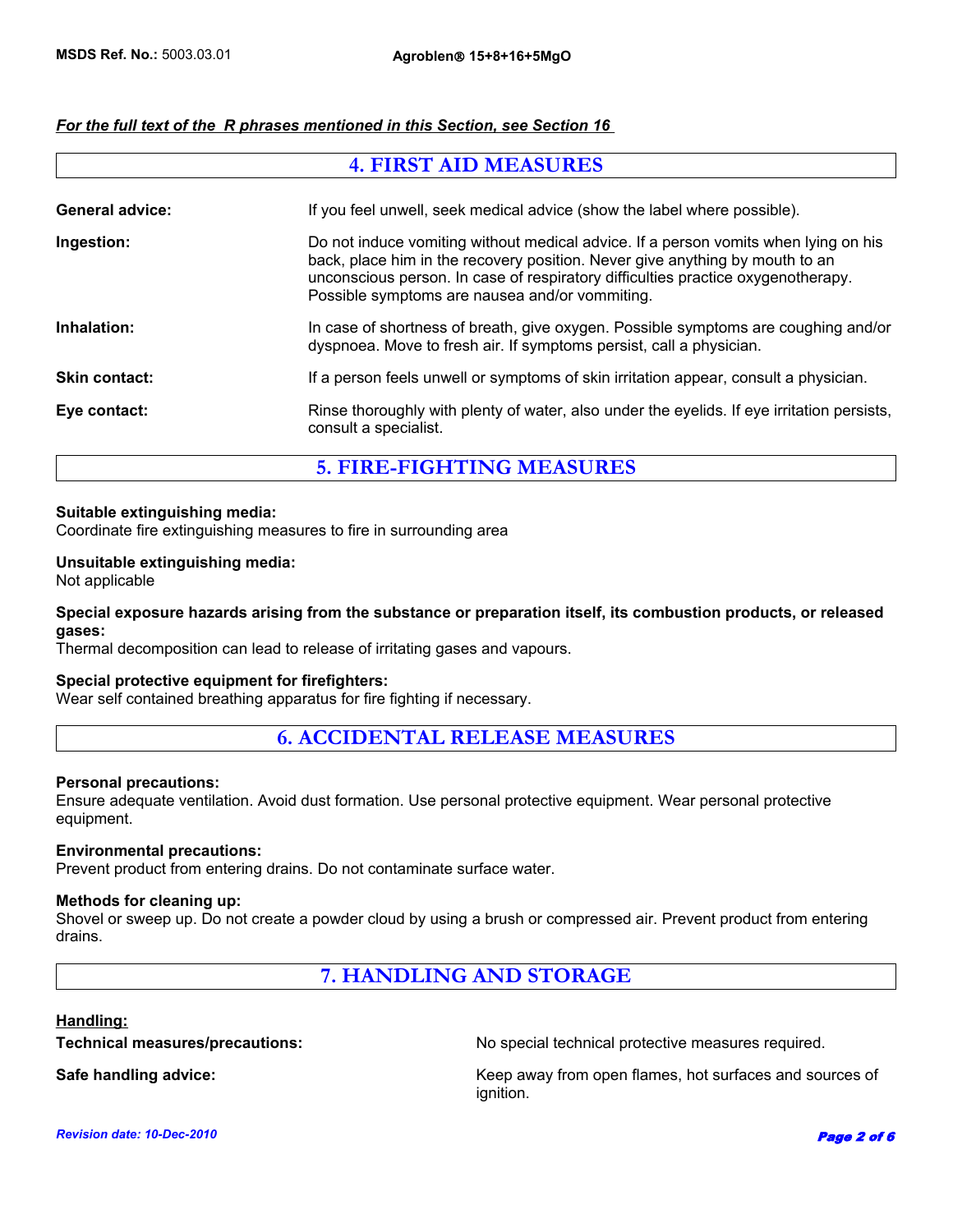**Storage:**

**Technical measures/storage conditions:** Keep away from heat and sources of ignition. Keep away from food, drink and animal feeding stuffs. For quality reasons: Keep out of reach of direct sunlight, store under dry conditions, partly used bags should be closed well. Keep at temperatures between 0 °C and 40 °C .

**Incompatible products:** Not applicable incompatible products: **Specific use(s):** Granulated fertilizer.

## **8. EXPOSURE CONTROLS / PERSONAL PROTECTION**

**Engineering measures to reduce exposure:** Ensure adequate ventilation. **Occupational exposure controls Personal protective equipment Respiratory protection:** Not applicable. **Hand protection: EXECUTE:** PVC or other plastic material gloves. **Eye/face protection** Safety glasses. **Skin and body protection:** Usual safety precautions while handling the product will provide adequate protection against this potential effect. **Hygiene measures Follow good housekeeping practices. When using, do not all proportional controller in Follow good housekeeping practices. When using, do not** eat, drink or smoke. Keep away from food, drink and animal feeding stuffs. **Exposure limit values Austria - MAKs** 6 mg/m3 **France INRS (VME)** 10 mg/m<sup>3</sup> VME **Belgium - 8 Hr VLE** 10 mg/m<sup>3</sup> **France INRS (VME) France INRS (VME) VME** (poussières) = 10 mg/m<sup>3</sup>  **Czech Republic OEL** 5 mg/m3 TWA **France - Valeurs Limites d'exposition (VLE)** 10 mg/m<sup>3</sup><br> **France INRS (VME)** 10 mg/m<sup>3</sup> VME Germany TRGS900: **6 mg/m<sup>3</sup> TWA France INRS (VME)** *Sulphur, S* **Germany (DFG) - MAK** 6 mg/m<sup>3</sup>  **Germany (DFG) - MAK Netherlands - OEL - MACs:** 10 mg/m<sup>3</sup>  $1.5$  mg/m $3$  MAK 4 mg/m3 MAK **Norway - 8 h:** 10 mg/m<sup>3</sup> *Calcium sulphate dihydrate, CaSO4+2H2O*  **Portugal - TWAs** 10 mg/m3 TWA  **Portugal - TWAs** 10 mg/m3 TWA **Spain - Valores Limite Ambientales - VLE** 10 mg/m<sup>3</sup> VLA-ED **UK EH40 WEL:** 10 mg/m<sup>3</sup> **Spain - Valores Limite Ambientales - VLE** 10 mg/m<sup>3</sup> VLA-ED  **Belgium - 8 Hr VLE UK EH40 WEL:** 10 mg/m<sup>3</sup> TWA 4 mg/m<sup>3</sup> TWA 10 mg/m3 TWA *Magnesium oxide, MgO*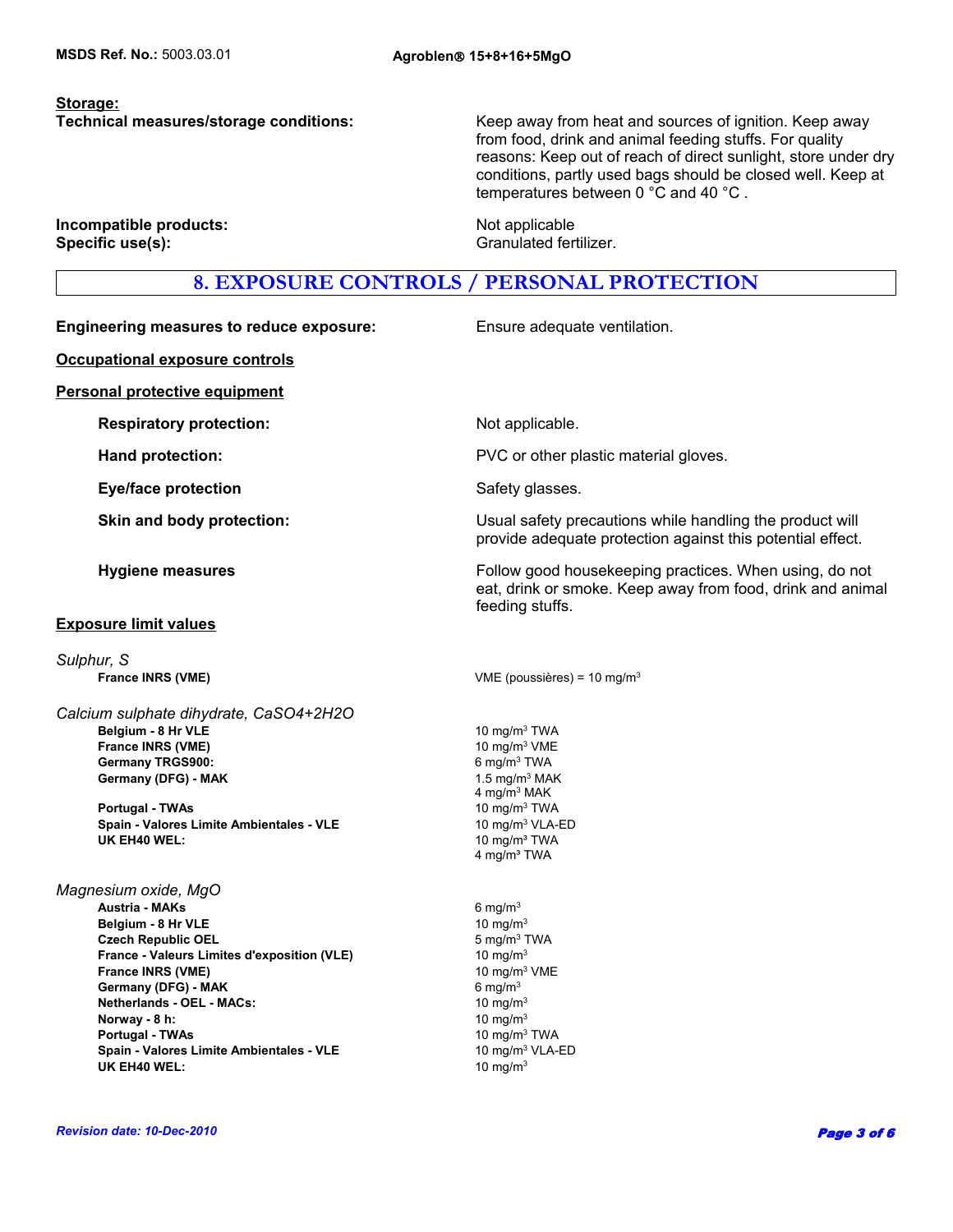**Czech Republic OEL**  $= 10.0 \text{ mg/m}^3 \text{ TWA}$ *Ammonium nitrate, NH4NO3*

## **9. PHYSICAL AND CHEMICAL PROPERTIES**

## **General Information**

| Solid                    |
|--------------------------|
| Brownish                 |
| No information available |
|                          |

| <b>Important Health Safety and Environmental Information</b> |                                                        |  |
|--------------------------------------------------------------|--------------------------------------------------------|--|
| Decomposition temperature:                                   | $>150^{\circ}$ C                                       |  |
| Solubility:                                                  | Coating not soluble, release nutrients through coating |  |
| Flammability (solid, gas):                                   | Non-flammable                                          |  |

**Other information**

# **10. STABILITY AND REACTIVITY**

| <b>Stability:</b>                           | Stable under recommended storage conditions.                                                                       |
|---------------------------------------------|--------------------------------------------------------------------------------------------------------------------|
| <b>Conditions to avoid:</b>                 | Keep away from open flames, hot surfaces and sources of ignition.                                                  |
| <b>Materials to avoid:</b>                  | Combustible material.                                                                                              |
| <b>Hazardous decomposition</b><br>products: | No decomposition if stored normally. Thermal decomposition can lead to release of<br>irritating gases and vapours. |

# **11. TOXICOLOGICAL INFORMATION**

## **Component information**

| Sulphur, S                 |                |
|----------------------------|----------------|
| $LD50/oral/rat =$          | $>$ 2000 mg/kg |
| $LD50/dermal/rat =$        | > 2000 mg/kg   |
| $LC50/inhalation/4h/rat =$ | $> 5.4$ mg/l   |
|                            |                |

*Ammonium nitrate, NH4NO3*  **LD50/oral/rat =** 2410 mg/kg

**Other information on acute toxicity:** No information available

**Product information**

**Local effects**

**Skin effects:** May cause skin irritation in susceptible persons.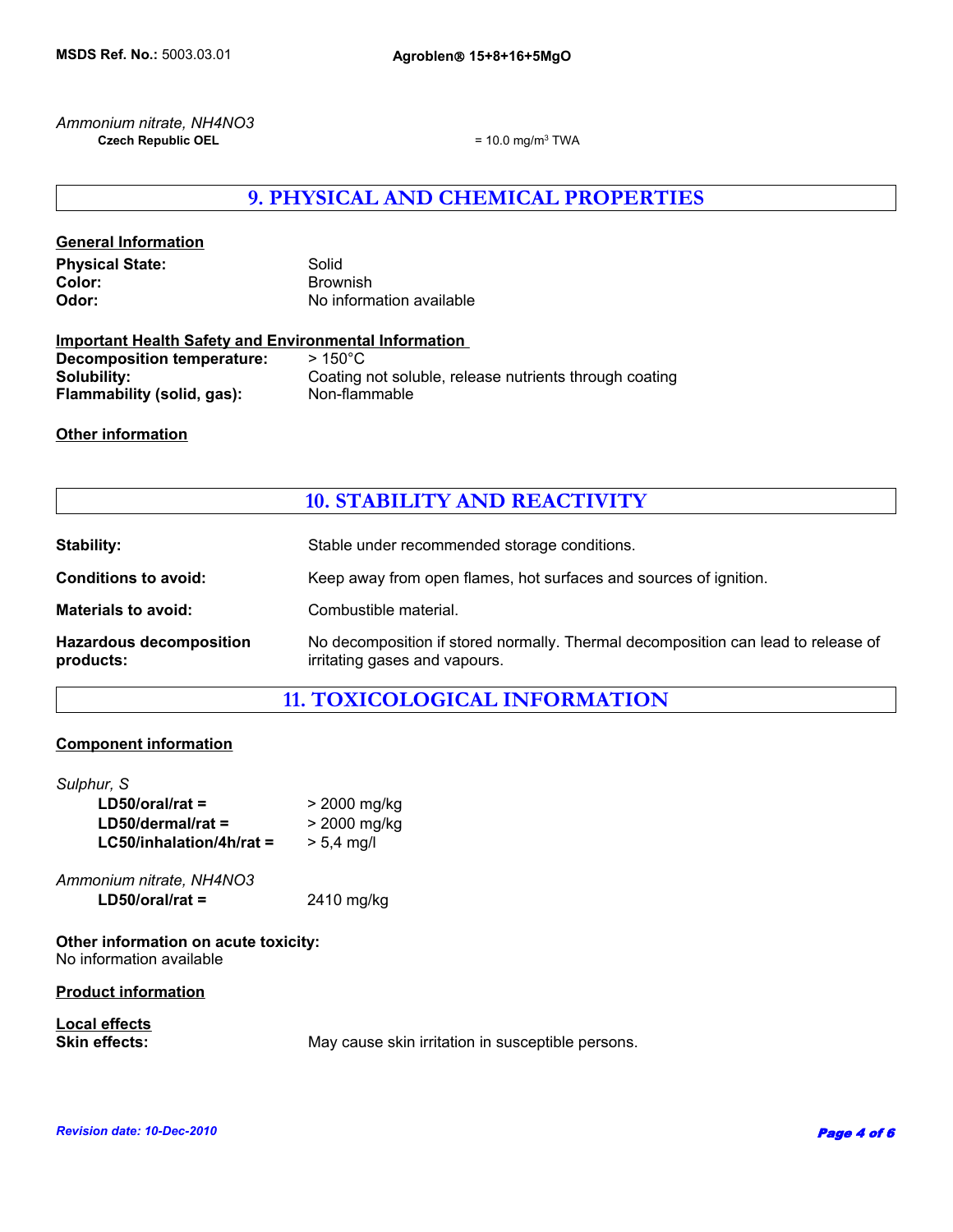| <b>MSDS Ref. No.: 5003.03.01</b> | Agroblen <sup>®</sup> 15+8+16+5MgO                                              |
|----------------------------------|---------------------------------------------------------------------------------|
| Eye effects:                     | Contact with eyes may cause irritation.                                         |
| Inhalation:                      | May cause sensitization by inhalation.                                          |
| Ingestion:                       | Ingestion may cause gastrointestinal irritation, nausea, vomiting and diarrhea. |

# **12. ECOLOGICAL INFORMATION**

## **Product information**

**Water Endangering Class (WGK):** 1 (Scotts classification )

## **Component information**

*Ammonium nitrate, NH4NO3*

**Ecotoxicity effects** EC50/48h/daphnia =100 mg/l LC50/96h/rainbow trout =10 mg/l EC50/72h/algae = 74000 µg/l

# **13. DISPOSAL CONSIDERATIONS**

| Waste Disposal Methods: | Use up product completely. Packaging material is industrial waste                 |
|-------------------------|-----------------------------------------------------------------------------------|
| Contaminated packaging: | Empty containers can be landfilled, when in compliance with the local regulations |

# **14. TRANSPORT INFORMATION**

**Product information Physical State:** Solid

| <b>ADR/RID</b><br>UN-No:     | Not classified for transport |
|------------------------------|------------------------------|
| <b>IATA</b><br><b>UN-No:</b> | Not classified for transport |
| IMO / IMDG<br>UN-No:         | Not classified for transport |

# **15. REGULATORY INFORMATION**

## **Indication of danger:**

This product does not have to be classified according to the EU regulations.